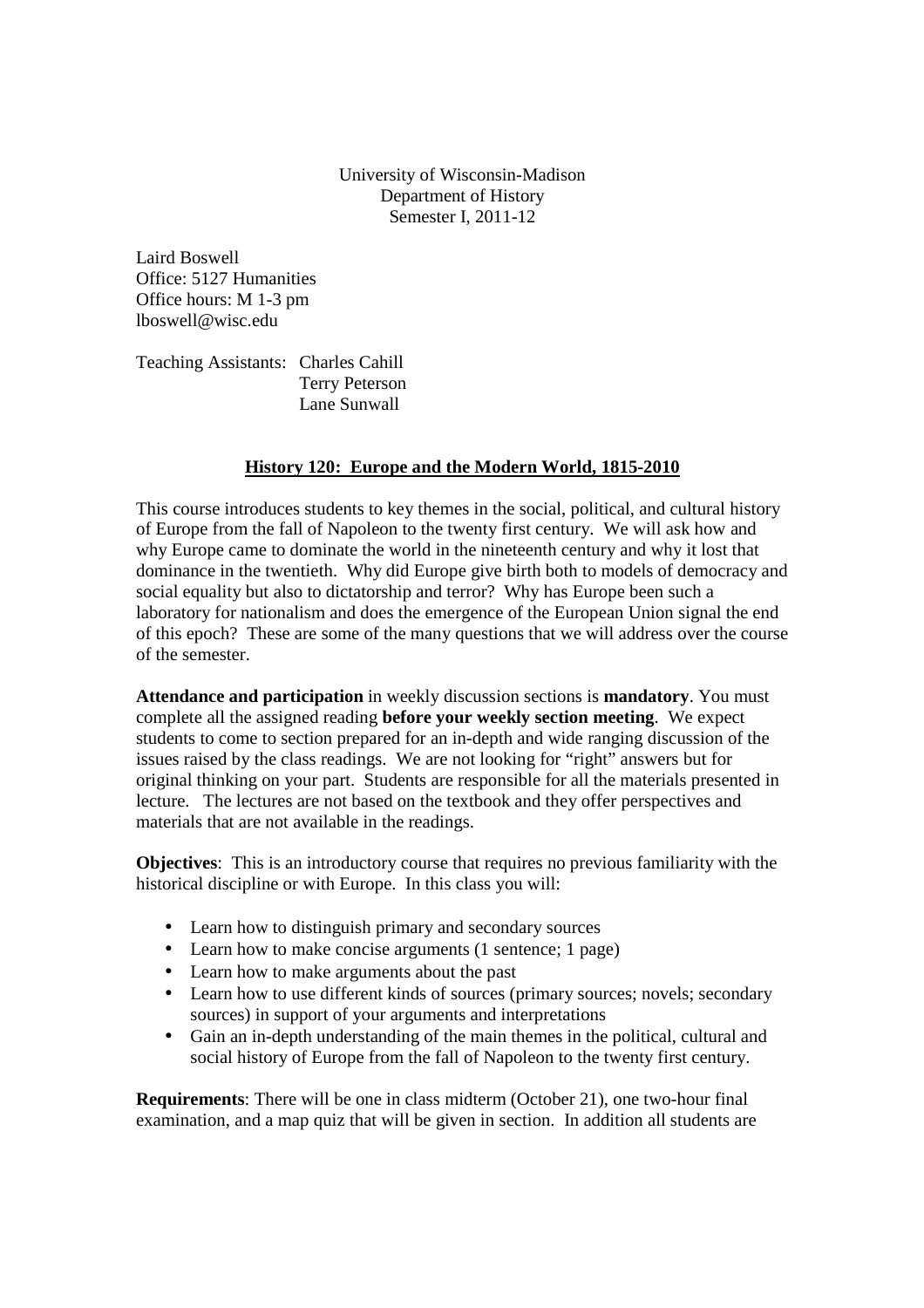required to write **three** fifty word sentences in answer to a question, **three** one page response papers on documents, one map quiz, and **two** 6 page papers on assigned topics. Papers will be based on the readings and the lectures and require no outside research (papers based on outside research will not be accepted).

**Grading** will be based on the examinations, the papers, as well as your participation in the discussion sections. The exams count for 30% of the grade (midterm  $= 10\%$ ; final  $=$ 20%), the papers 40%, and discussion 30%. The discussion grade will be attributed by your TA and will be based on attendance, participation in discussion, the three one-page papers, the three fifty word sentences, and the map quiz. Students who miss more than one discussion section without a valid excuse will lose points on their section grades. Those who attend only a few section meetings during the semester place will fail this component of the class and place themselves at a high risk of failing the class altogether. So be forewarned!

**We expect you to hand in your own work** and not to borrow sentences or sentence fragments from books, articles, or the web. In other words, all your sentences should be of your own making (if you use more than three successive words from a book, you should put them in quotation marks). Students are urged to familiarize themselves with the rules and guidelines concerning plagiarism -- any cases of plagiarism or cheating will be dealt with severely. Downloading material from the web and claiming it as your own is a form of plagiarism. To learn more about quoting and paraphrasing check the Writing Center's excellent tips at http://www.wisc.edu/writing/Handbook/QuotingSources.html Further information on the University's policies on plagiarism can be found at http://students.wisc.edu/saja/misconduct/misconduct.html . If you are unclear about what you should or should not be doing, please don't hesitate to ask.

**Electronic devices**. Please turn your cell phones and pagers off during lectures. You may use a laptop to take notes, but we ask that you turn the wireless off and that you refrain from surfing the web, facebooking, and emailing your friends during class. The TAs will be sitting in various parts of the lecture hall and will be keeping an eye on your screens. If you absolutely have to text or email please stay home or go to the nearest coffee house.

**Office Hours**: I will hold office hours on Mondays between 1 and 3. You can also speak with me after class or send me an email to set up an alternative meeting time. If you misplace this syllabus, please download a new copy at http://history.wisc.edu/Courses.htm or on the class Learn@UW website.

The following books are **required** and can be purchased at the bookstore of your choice. They have also been placed on 3-hour reserve at Helen C. White Library (except for The Making of the West textbook).

Karl Marx, The Communist Manifesto (Penguin Books) Erich Maria Remarque, All Quiet on the Western Front (Ballantine books)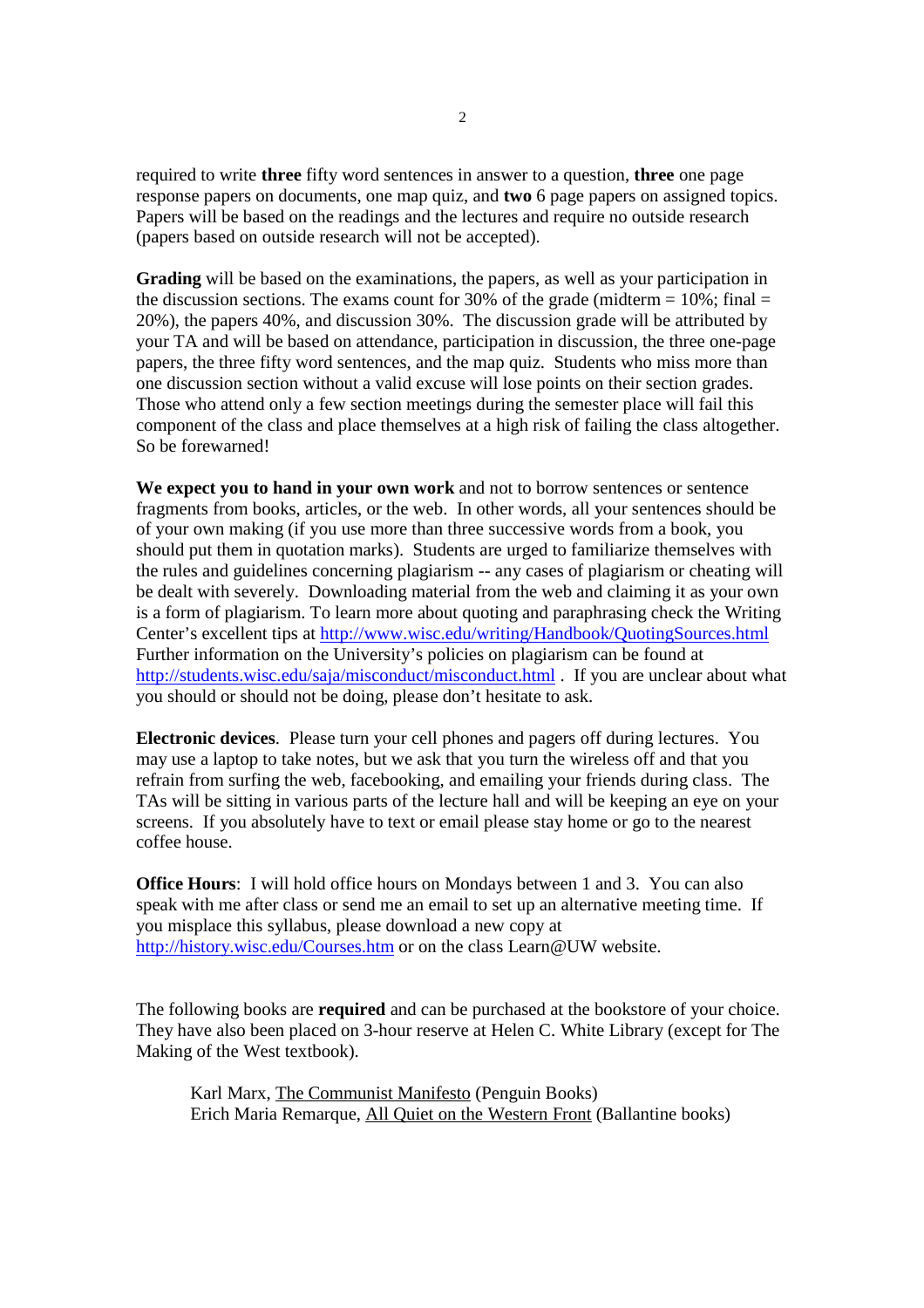Joseph Conrad, Heart of Darkness (Signet Classics) Giuseppe di Lampedusa, The Leopard (Pantheon Books) Arthur Koestler, Darkness at Noon (Scribner's) Christopher Browning, Ordinary Men: Reserve Police Battalion 101 and the Final Solution in Poland (Harper Perennial) Slavenka Drakulić, How we Survived Communism and Even Laughed (Harper Collins) Lynn Hunt, Thomas Martin, Barbara Rosenwein, R. Po-Chia Hsia, Bonnie Smith, The Making of the West: Peoples and Cultures. Third Edition Vol C: Since 1740 (Bedford/St. Martin's, 2009) (**Text**) Sources of The Making of the West: Peoples and Cultures. Vol II: Since 1500 (Third Edition, 2009)

Unless otherwise noted readings can be found in Sources of the Making of the West.

**Week 1** (September 2) Introduction

Organizational Meeting and Introductory Remarks

**Week 2** (September 5, 7, 9) Diplomacy and Order, 1815-1840

History and Geography The Legacy of the French Revolution and Napoleon Europe in 1815: Diplomacy and the Balance of Power

> Text: Chapters 19, 20 Section: Abbé Siéyès, "What is the Third Estate?" (107-11); French National Assembly, "The Declaration of the Rights of Man and Citizen" (113-15); Maximilien Robespierre, "Report on the Principles of Political Moralist" (115- 119); Olympe de Gouges, "Letters on the Trial" (119-122); Abd al-Rahman al-Jabartî, "Napoleon in Egypt" (126-29).

**Week 3** (September 12, 14, 16) Industrial, Social and Political Revolution

Restoration and Reaction The Industrial Revolution (I) The Industrial Revolution (II)

> Text: Chapter 21 Section: Metternich, "Results of the Congress at Laybach" (129-132); Peter Kakhovsky, "The Decembrist Insurrection in Russia," (132-135); "Factory Rules in Berlin" (143-46);

> > **50 word sentence due in section**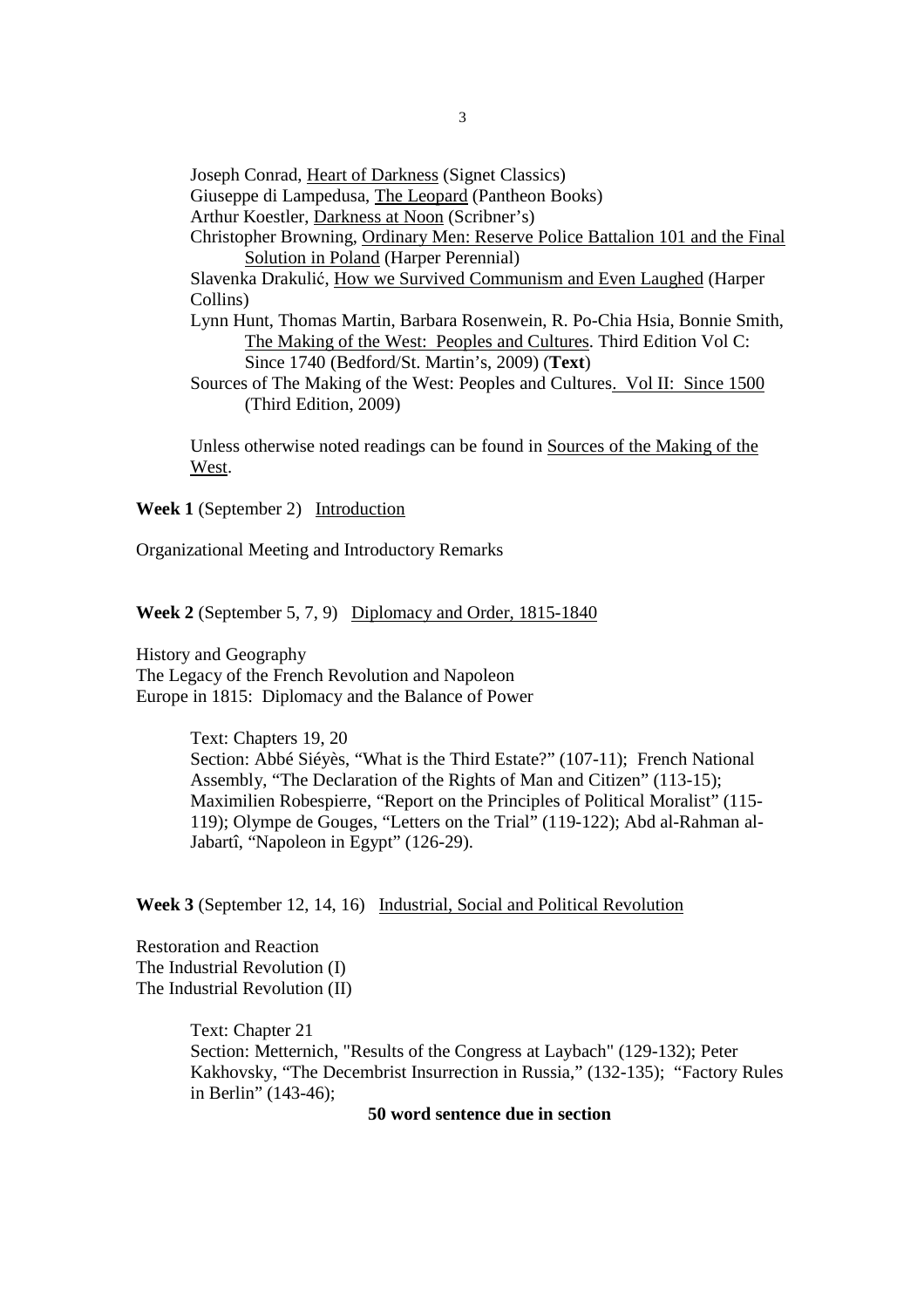**Week 4** (September 19, 21, 23) Social History and Ideologies

The Revolutions of 1848 Socialism The Working Class

> Section: Marx, The Communist Manifesto (Read the entire Manifesto of the Communist Party); "Draft of a Communist Confession of Faith" (150-55).

### **\*\*\* 1 page paper on documents due in section \*\*\***

**Week 5** (September 26, 28, 30) Politics and the Nation State

The Birth of Modern Italy Unification of Germany Peasant Society

> Text: Chapter 22 Section: Giuseppe di Lampedusa, The Leopard

**Week 6** (October 3, 5, 7) Private Life

Liberalism and Conservatism Private Life: Consumption and Culture Private Life: Religion

> Section: Rudolf von Ihering, "Two Letters" (165-67); Camillo di Cavour "Letter to King Victor Emmanuel," (163-65) Otto von Bismarck, "Reflections and Reminiscences" (e-reserves); J. S. Mill, "On Liberty" (e-reserves);

**Week 7** (October 10, 12, 14) Imperialism and Modernism

**\*\*\* 6 page paper due October 10 in class \*\*\*** 

Women and Society, 1815-1914 Imperialism and the Colonial Empires Dictatorships and Autocracies

## **In class map quiz, October 14 (15 minutes): Study maps in textbook pp. 628, 637, 657, 698, 700.**

Text: Chapter 23 Section: Margaret Bonfield, "A Life's Work" (185-87); Emmeline Pankhurst,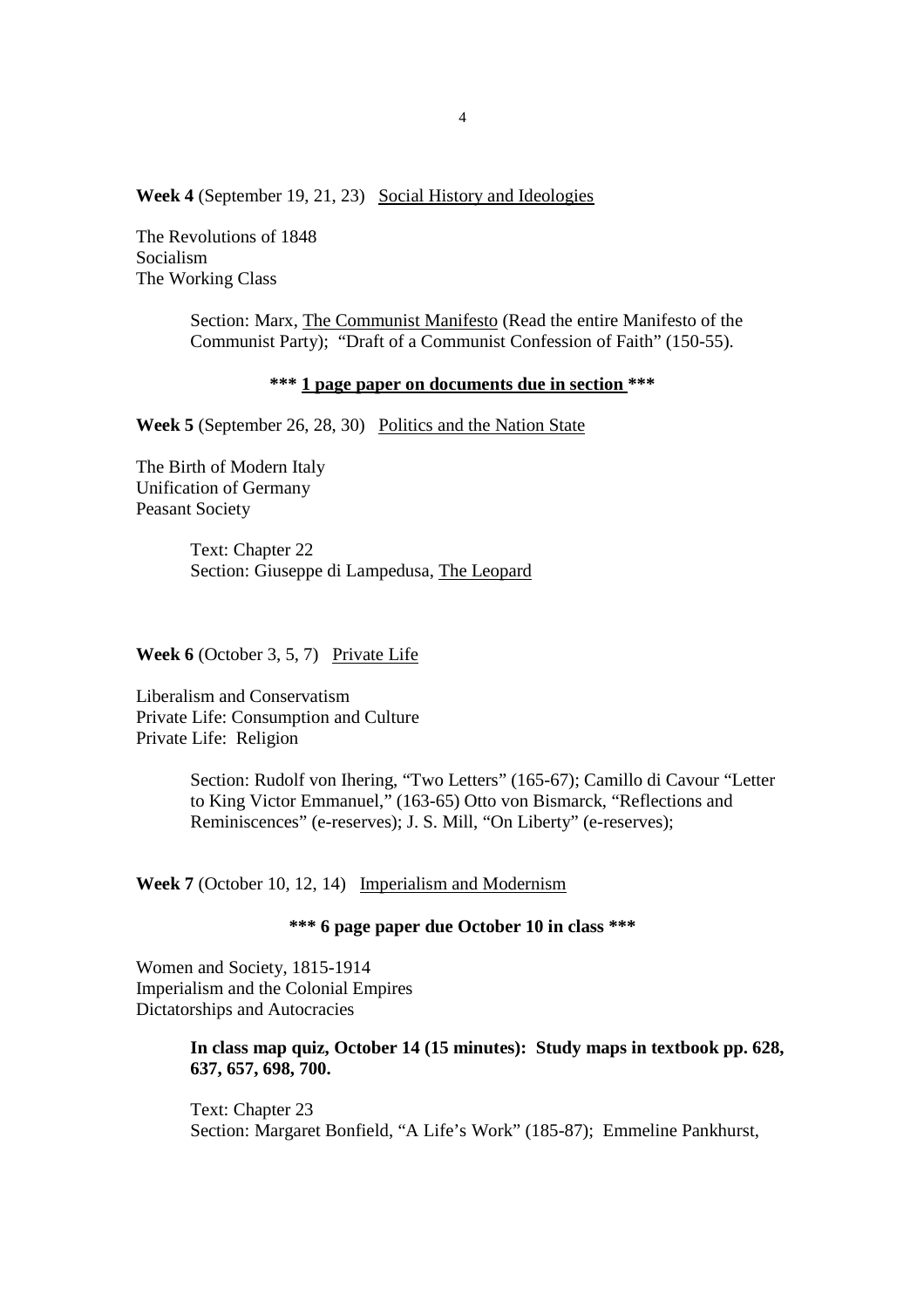"Speech from the Dock" (203-06); Sarah Stickney Ellis, "Characteristics of the Women of England" (146-49)

**Week 8** (October 17, 19, 21). The Great War

Modernism Review **Midterm** 

> Text: Chapter 24 Joseph Conrad, Heart of Darkness; Chinua Achebe, "An Image of Africa," Research in African Literatures 9 (1978), 1-15 (Learn@UW).

**Week 9** (October 24, 26, 28) Revolutions of Left and Right

The Origins of World War I The Great War The Russian Revolution. A Modern Revolution?

> Text: Chapter 25. Section: Erich Maria Remarque, All Quiet on the Western Front

> > **\*\*\* 1 page paper on documents due in section \*\*\***

**Week 10**. (October 31; November 2, 4). Fascism and Communism

Italian Fascism Hitler and National Socialism Stalinism

> Text: Chapter 26 Benito Mussolini, "The Doctrine of Fascism" (218-223); Adolph Hitler, "Mein Kampf," (223-225); Joseph Goebbels, "Nazi Propaganda Pamphlet" (227-30)

## **50 word sentence due in section**

Week 11. November 7, 9, 11. Democracy in Crisis

The Crisis of European Democracy The Spanish Civil War Appeasement and the Coming of World War II

Arthur Koestler, Darkness at Noon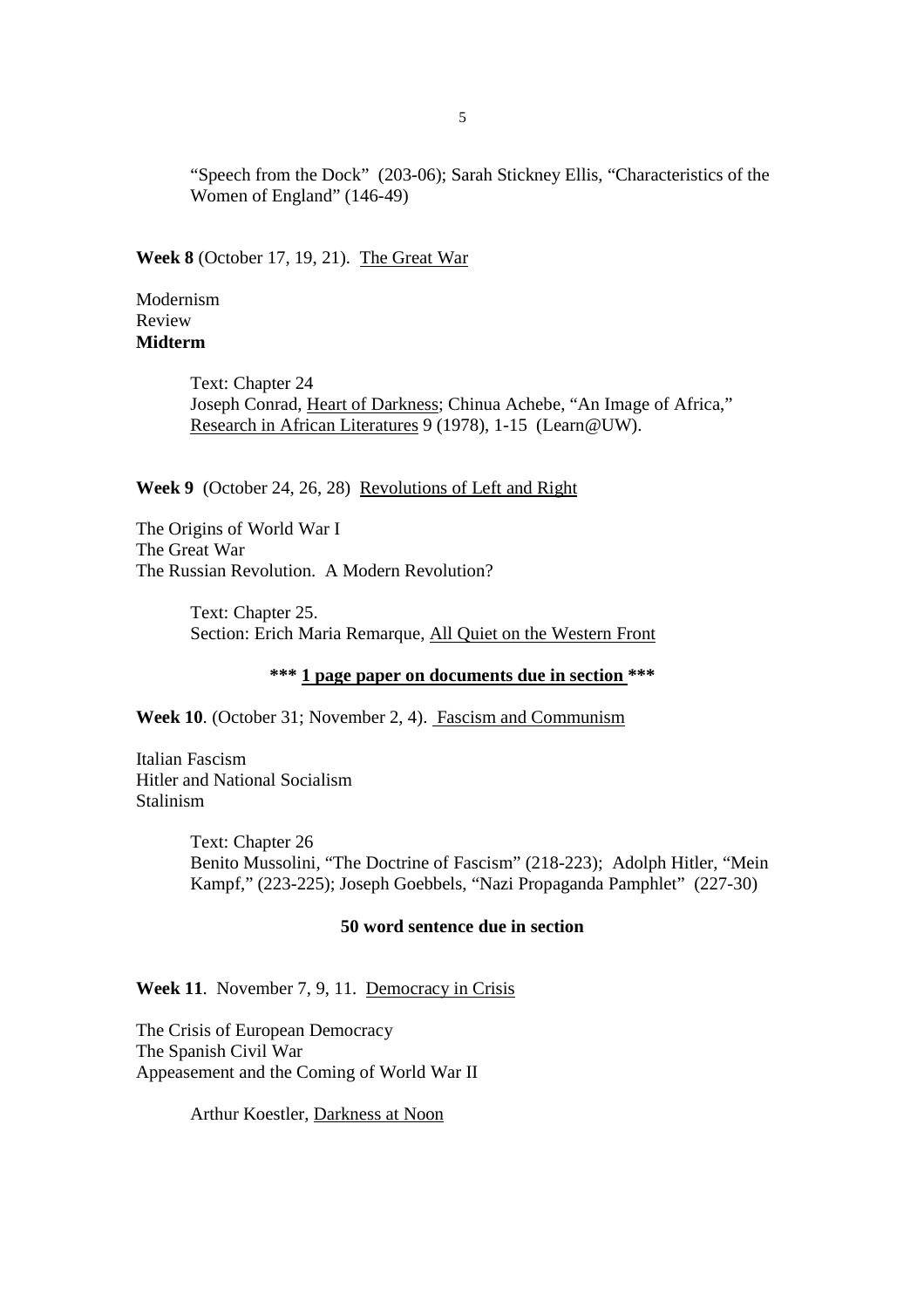## **Week 12** (November 14, 16, 18) The Second World War

World War II The Holocaust: the Destruction of European Jewry Europe Divided: The Cold War

Christopher Browning, Ordinary Men, 1-113

### **\*\*\* 1 page paper on documents due in section \*\*\***

**Week 13** (November 21) From the Holocaust to the Cold War (NOTE: sections do not meet this week; there is no class on Wed. Nov 23)

Decolonization 6 page paper is due in your TA's box November 23 at noon **Thanksgiving** 

### **\*\*\*6 page paper due November 23 \*\*\***

Text: Chapter 27

**Week 14** (November 28, 30; December 2). The New Western Europe.

The European Economic Community The Welfare State and its Critics German Reunification

Text: Chapter 28.

Browning, Ordinary Men, 115-223

#### **50 word sentence due in section**

**Week 15** (December 5, 7, 9) The Collapse of Communism

The End of the "Popular Democracies" The Collapse of the Soviet Empire A Continent of Immigrants? Immigration and European Identity

> Text: Chapter 29 Section: Slavenka Drakulić, How we Survived Communism and Even Laughed (Harper Collins), pp. 1-112